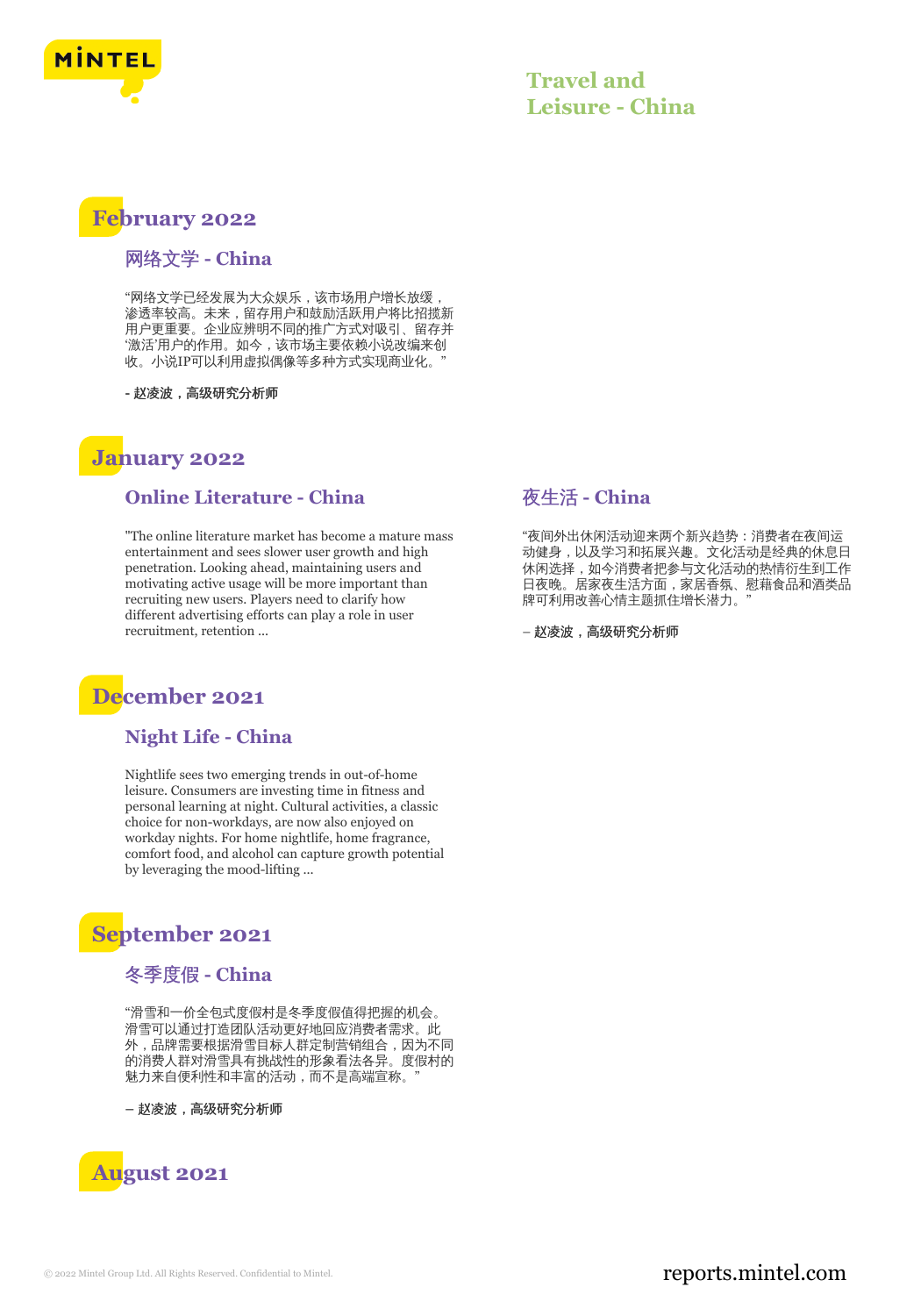

#### **Winter Holidays - China**

"Skiing and all-inclusive resorts are opportunities to watch in winter holidays. Skiing can better respond to consumer needs by featuring group activities instead of solo ones. Skiing also needs a tailored marketing mix, as different consumer groups have differing takes on its perception of being challenging. All-inclusive resorts can improve ...

# **July 2021**

#### **Theme Parks - China**

"Consumers visit theme parks to satisfy different needs, with entertainment and family bonding being the popular ones. Beyond these, nature immersion is an important motivation to visit parks but it is yet underdeveloped. Nature elements can help parks redefine "seasonal" events and can be married with culture marketing."

**– ...**

# **June 2021**

### 亲子旅游 **- China**

"亲子旅游细分竞争升级,在该领域胜出并非易事。实现 增长需要更成熟复杂的营销组合矩阵。增进家庭关系和放 松是驱动消费者参与亲子旅游的重要原因。在开发面向家 庭游客的旅游"种草"营销内容时,互动式学习活动将成为 重要的新元素。"

**–** 赵凌波,高级研究分析师

# **May 2021**

### **Family Holidays - China**

"The family holiday segment is not low-hanging fruit because market competition is escalating. Harvesting growth in this segment calls for a more sophisticated marketing mix design. Family bonding and relaxation will be key motivators for family holidaymakers. Interactive learning activities will evolve into a new and important element when developing ...

### 主题公园和游乐园 **- China**

"消费者对主题公园和游乐园的需求不尽相同,其中玩乐 和增进亲情是最主要的因素。此外,亲近大自然也是前往 乐园的重要原因,不过该因素尚未得到充分挖掘。乐园可 以借助自然元素,与文化营销元素相结合,重新定义季节 性活动。"

### 度假趋势 **- China**

"自然风光将成为推动周末消费的主要引擎。新冠疫情 后,消费者更渴望利用休闲时光亲近自然。

性价比和负责任的消费能吸引大众参与旅游度假。对Z世 代来说,平价亲民变得越来越重要。相比价格因素,旅游 预算更高的亲子家庭更看重负责任消费,相关主题活动能 吸引高预算的亲子游客。"

**–** 赵凌波,高级研究分析师